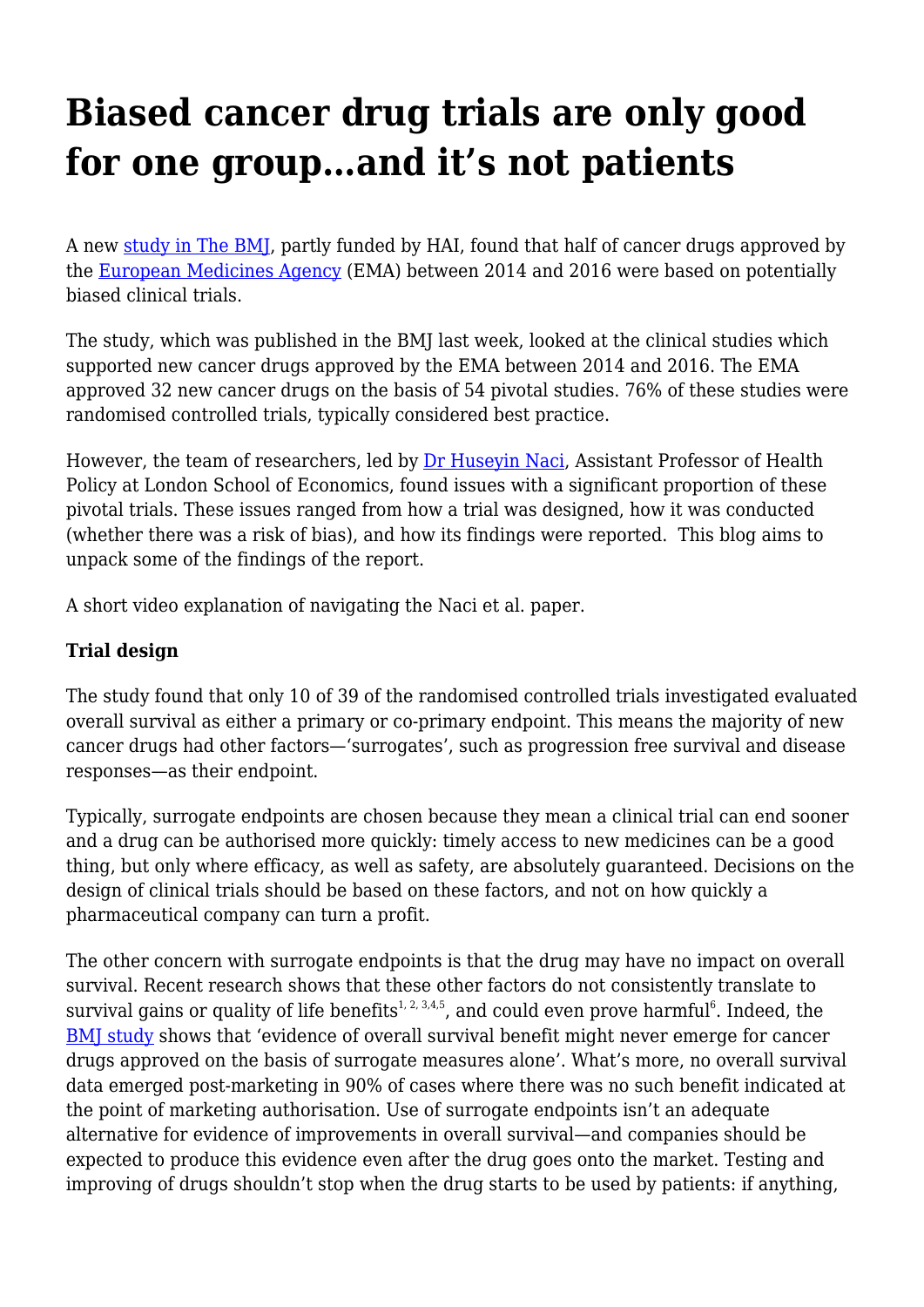this is a crucial period for determining the real life benefits of a treatment.

All these issues are important given the debate around the added therapeutic value of drugs, and the inevitably high price tags they come with—and when we consider the expectations of patients and families that a new drug will be better than what's already available.



## **Bias and reporting**

Naci et al's research investigated the risk of bias in clinical trials, not the existence of bias itself. Nonetheless they found several pivotal trials at risk of bias across multiple domains. The risk of bias was caused by several factors: how participants were randomised; changes to the intended intervention the trial was testing (which is related to the surrogate endpoints we've already discussed); and how the findings of the trial were reported. The differences between how trials were reported in different sources (for example, on a database and in a medical journal), were so significant that they changed the analysis of the study. Moreover, this study indicates a higher risk of bias in studies with surrogate endpoints than with overall survival as their endpoint, indicating another reason to be cautious about this type of trial.

This research also found a substantial amount of missing data including missing outcomes and, as we've seen, it's highly unlikely for this evidence to appear post-marketing authorisation. These drugs, therefore, are on the market without completed, transparentlyreported clinical trials to support them. Transparency in clinical trials is vital to democratic,